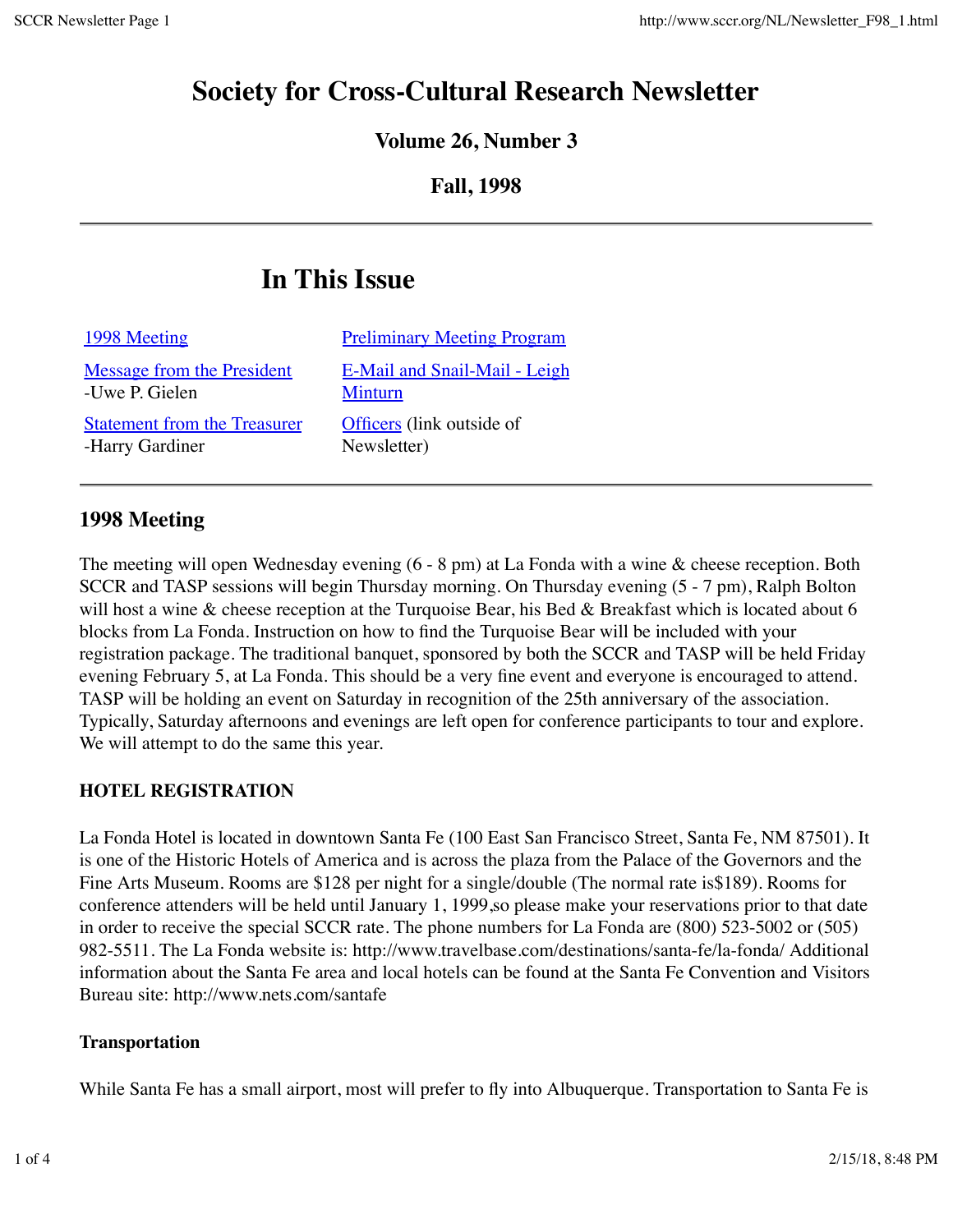best accomplished via the Shuttle Jack, a nonstop bus service that runs between the Albuquerque airport and Santa Fe 10 times per day. Travel is \$20 each way. Reservations may be made by calling (505) 243-3244) or tickets may be purchased directly from the driver. Service directly to and from La Fonda hotel is available.

Meeting information and registration / submission forms

### **Message from the President**

#### **Uwe P. Gielen**

The deadline for submitting abstracts for the February 3-7, 1999 conference in Santa FE is fast approaching. Santa FE has always been a favorite meeting place for many SCCR members, and so participants can look forward to a rich program of presentations.

During the last 25 years, cross-cultural and international psychology have made much progress. During the 1960s, cross-cultural psychology as a generally recognized field did not exist, although much significant cross-cultural research was accomplished during this "incubation period." The early 1970s saw the birth of cross-cultural psychology; the International Association of Cross-Cultural Psychology and the Society of Cross-Cultural Research were both founded in 1972 while the "Journal of Cross-Cultural Psychology" began publication in 1970. Cross-cultural Psychology, however, remained marginal to the concerns of the large majority of mainstream psychologists for the next 20 years. It is only during the 1990s that cross-cultural, multicultural, and international psychology began to have a real impact on American mainstream psychology. During the next 15 years, I believe, we will see the next step in this historical evolution: American Psychology will become much more internationalized, and we can look forward to the birth of a World Psychology increasingly influenced by still evolving European and Asian perspectives.

It will be interesting to see how the psychologists among the SCCR membership will react to this challenge. As Susan Abbott pointed out in her presidential address at the St. Petersburg meeting, SCCR membership has seen a very significant rise in psychologists while anthropologists have been dwindling in number. It seems likely that in the future psychology will take center stage in much of cross-cultural social science research-and this development will be accompanied by a general movement toward the internationalization of psychological research.

So far, SCCR has been a predominantly U.S.-American enterprise with only a few participants each year joining us from abroad. While this situation is not going to change drastically anytime soon, we need to look ahead and think about recruiting new kinds of members. There seems to be, for instance, a growing number of foreign graduate students in many American psychology departments, and many of them are attracted to cross-cultural research for obvious reasons. I think SCCR can offer them something valuable: An interdisciplinary atmosphere, a chance to talk to some senior scholars over coffee and bagels, an easy familiarity on the part of many SCCR members with foreign cultures (otherwise conspicuously absent among many mainstream psychologists), and a chance to present one's work to a knowledgeable and sympathetic audience.

In recent years, SCCR has somehow not been sufficiently successful in recruiting younger scholars and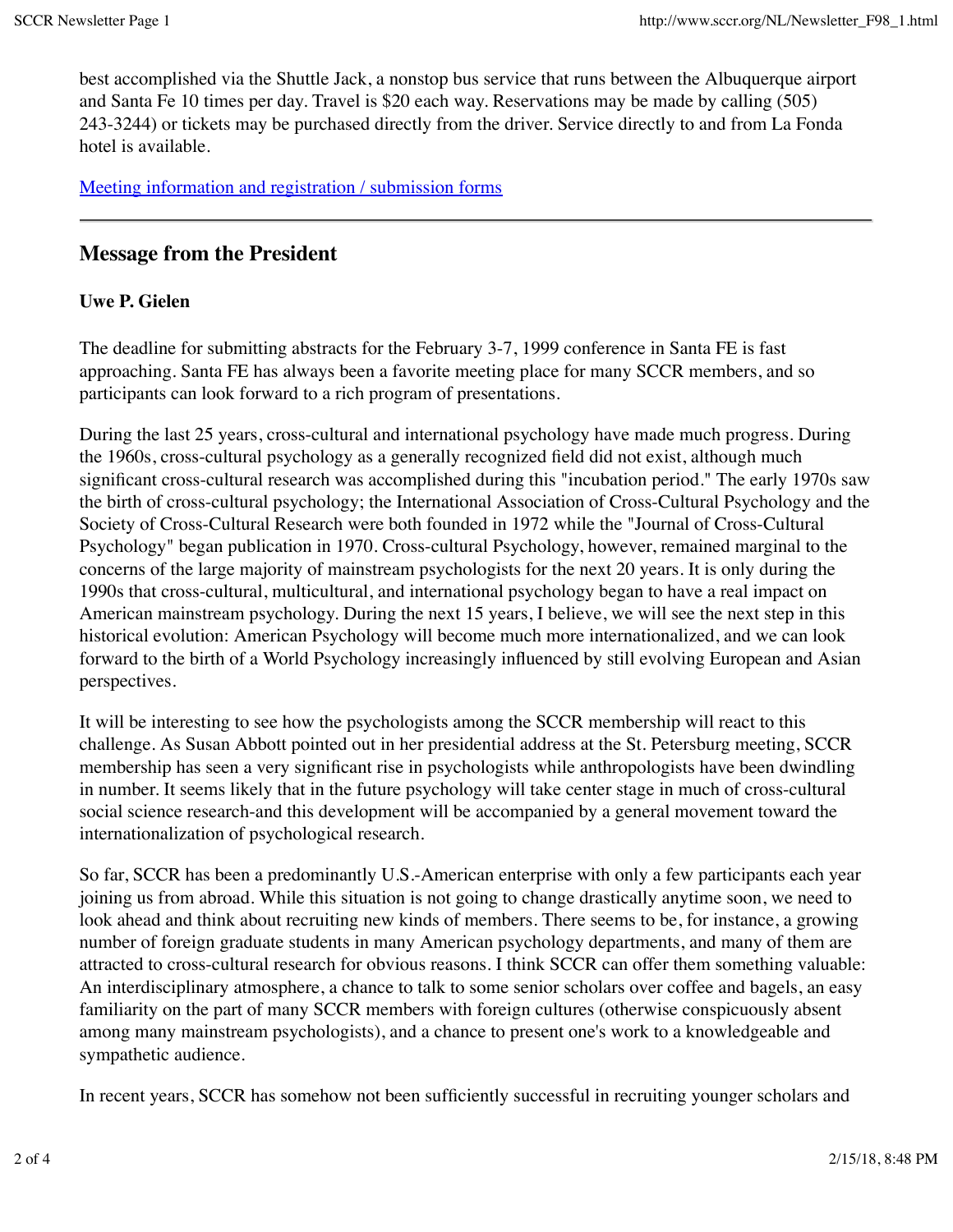graduate students-a situation that needs to be turned around, if we wish to remain a vital organization. I hope that these and related issues will be discussed at the Santa Fe meeting.

#### **Statement from the Treasurer**

## **Harry Gardiner**

Dues statements will be mailed at the end of October, along with a ballot for election of new officers. Dues should be paid ASAP to help with the changeover to a new treasurer.

## **E-Mail and Snail Mail**

#### **Leigh Minturn, Editor**

We currently have only about 30 members who do not have e-mail addresses. Only one of our overseas members lacks an e-mail address. This member says he has "retired to the English countryside to write his thesis." We hope he will be back on line when he has completed this task. Now that we have created a bulletin board, notices, such as a second and third call for papers have appeared on our bulletin board. I am becoming concerned that members without e-mail addresses may be out of "the loop". I urge all of you to enter the wonderful world of cyberspace and obtain e-mail addresses.

I wish to repeat to all of you my e-mail plea not to forward newsletters to non-members. This generosity is not without cost. We are trying to increase membership, not freeloading. Furthermore, my time and the time that Harry Gardiner devote to SCCR is free, but it is not worthless.

A new list of current SCCR members, with correct e-mail addresses has been entered into the computer system of the Psychology Department at CU Boulder. Instructions for subscribing to the list appeared in the spring newsletter. Within days non-members, had subscribed to the list. To avoid this freeloading, we had to set up a system that sends the names of new subscribers to our treasurer, so that their current dues status can be checked. This will be a nuisance for Harry and future treasurers, but we were not willing to allow this freeloading.

As editor I receive a number of requests from members which I try to accommodate. However, I also receive such requests from non-members, who have received the newsletter from members or sometimes from other non-members. I refuse to accommodate requests from freeloading Freddies and Fredas who have not paid their dues, and I find them most annoying. It is unfair and unprofessional to expect professional service without paying dues.

This spring I sent out a message about a particularly obnoxious request from a Freddie Freeloader who said he had gotten the newsletter from a Freda Freeloader, also a non-member. Freddie said it would be "more convenient" if I sent the newsletter in Avant Garde font. My e-mail system only translates to one font, so the request was not possible. Furthermore anyone can download the text and print it in any font you choose, from Cairo to Olde London.

A membership form appears on our website. Encourage your colleagues and students to join SCCR.